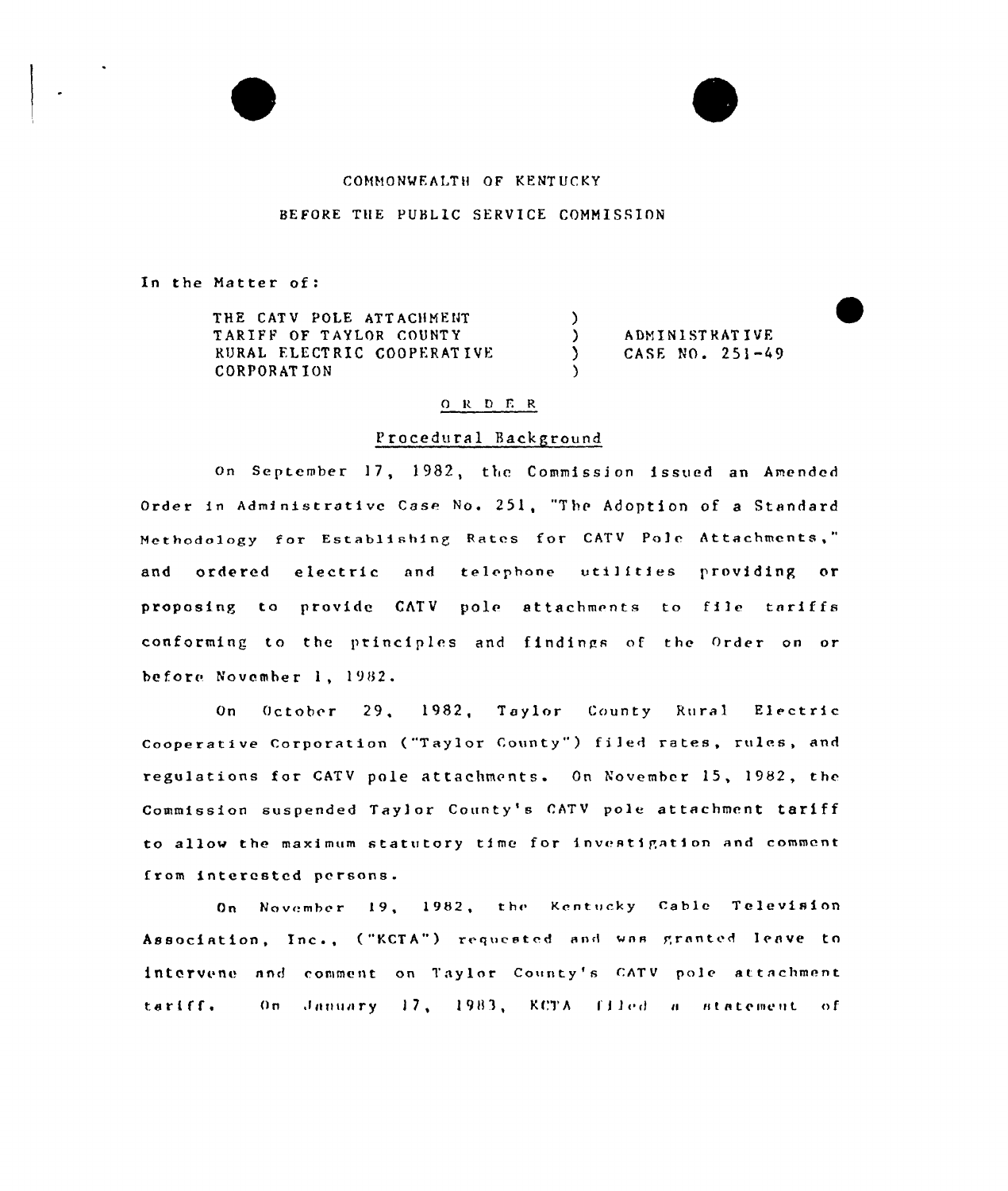

# Findings

The Commission, having considered the evidence of record and being advised, is of the opinion and finds that:

1. Taylor County's rules and regulations governing CATV pole attachments conform to the principles and findings of the Commission's Amended Order in Administrative Case No. 251, and would be approved, except for the following objections:

- The late payment provision should be  $(a)$ Billing: the same as that applied to other customers of Taylor County.
- KCTA objects to tariff provisions which disclaim  $(b)$ liability for loss or damage resulting from Taylor County's transfer of CATV facilities when the CATV operator has not made the transfers according to the specified timetable. This is a reasonable objection, and Taylor County should only disclaim liability in such instances for any consequential damages such as loss of service to CATV customers.
- KCTA objects to indemnification and hold harmless  $(c)$ provisions which require indemnity from the CATV operator even when Taylor County is solely This is a reasonable objection, and liable. should be corrected in the tariff. Taylor County require indemnification and hold  $max$

متحاصر والمرامات الوالو والمتواطأ والمتوارد

 $-2-$ 

والمصاف فالمراد فالمراد المتقامة فالمراد والانفراد وللمرا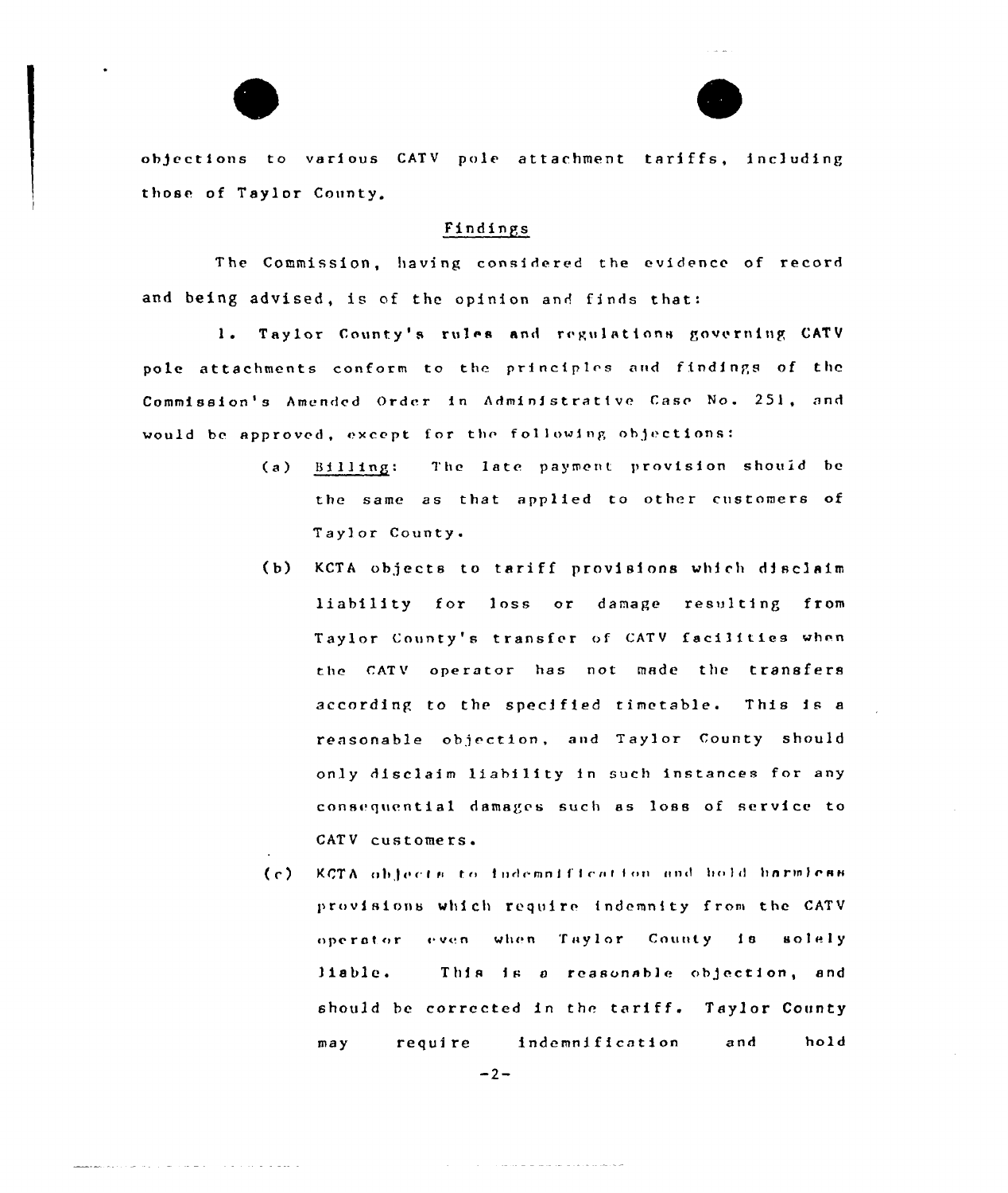

harmless provisions in cases of alleged sole or Joint negligence by the CATV operator, but cannot require same merely because of the existence of CATV attachments and equipment on Taylor County's poles.

(d) KCTA objects to lack of tariff provisions which would provide for reduction or lifting of bonding requirements after the CATV operator has proven to be a reliable customer. This is a reasonable objection. If <sup>a</sup> bond is furnished by the CATV operator to assure performance of required indemnity and hold harmless provisions, such bond should be in a form and amount reasonably calculated to cover the undertakings specified during the "make-ready" and construction phases of the CATV system's operation.

The amount of the bond may be reduced after the CATV operator has proven itself to be a reliable utility customer. Allowance of such reduction should not be unreasonably denied.

(e) KCTA objects to provisions disclaiming liability if the CATY operator is ever prevented from placing or maintaining attachments on Taylor County's poles, or if CATV service is ever interrupted or television service interfered with. This objection is reasonable, although Taylor County may have tariff provisions

 $-3-$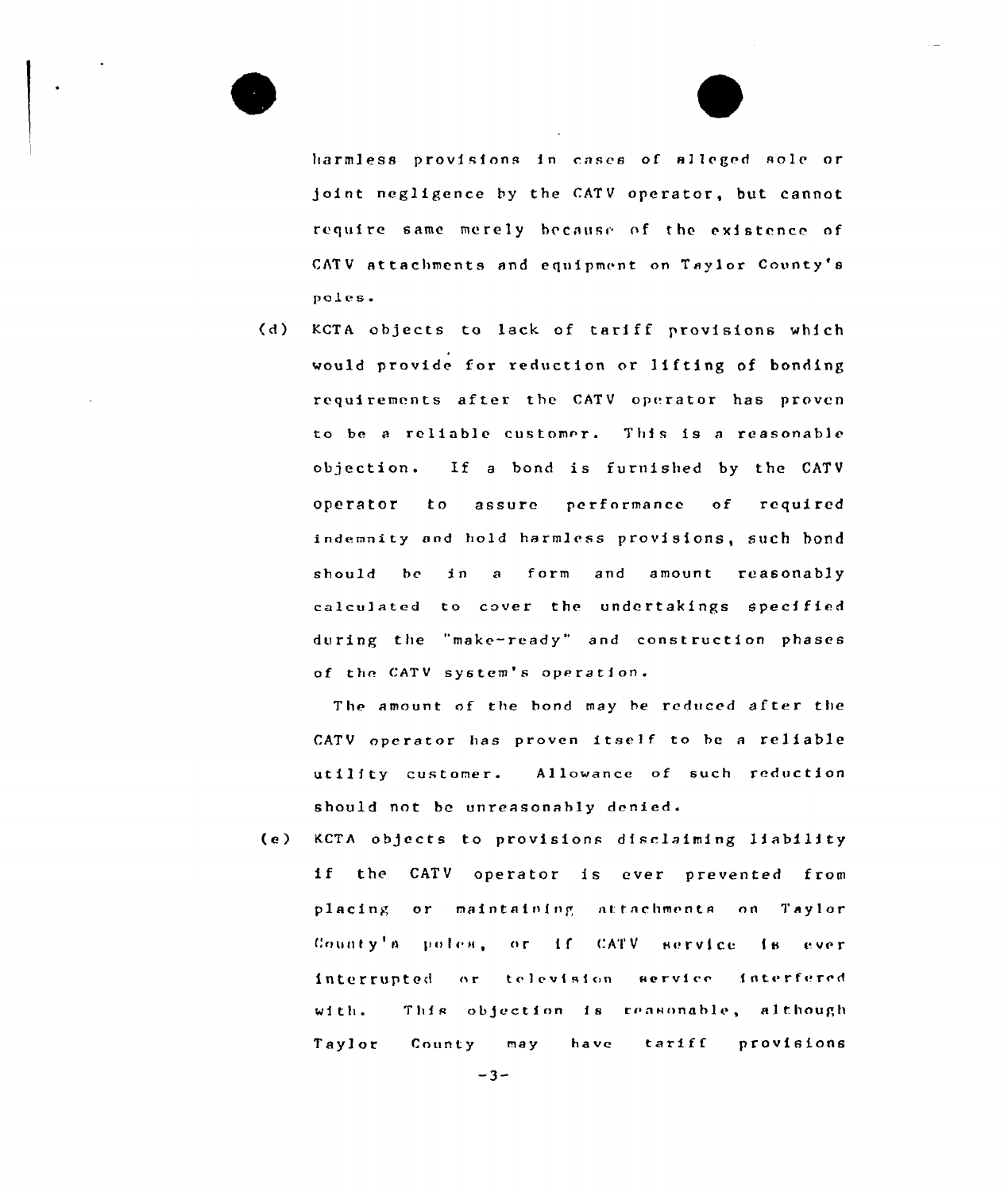disclaiming liability if the inability of the CATV operator to make attachments is not the fault of Taylor County,  $a s$ when municipal franchises or right-of-way must be acquired by the CATV operator prior  $t<sub>o</sub>$ making pole attachments.

Similarly, Taylor County may not require that it be held harmless when its own negligence results in damage to CATV lines and equipment or interference with CATV service, but may require that it be held harmless when such conditions are caused by situations beyond its control.

 $(f)$ KCTA objects to provisions which require a penalty fee at double the normal rate for changes necessary to correct substandard installations by Specifically, KCTA states that CATV operators. while the Commission's Order in this matter authorizes double billing for unauthorized, substandard attachments, it makes no provision for substandard, but authorized installations.

This objection is unreasonable. While the CATV obtain authorization operator may  $\mathbf{r}$  $\ln n$  k  $\alpha$ attachments, this can in no way relieve the operator of the responsibility to insure that attachments are made in a safe manner which adheres to applicable codes such as the National Electric Safety Code.

 $-4-$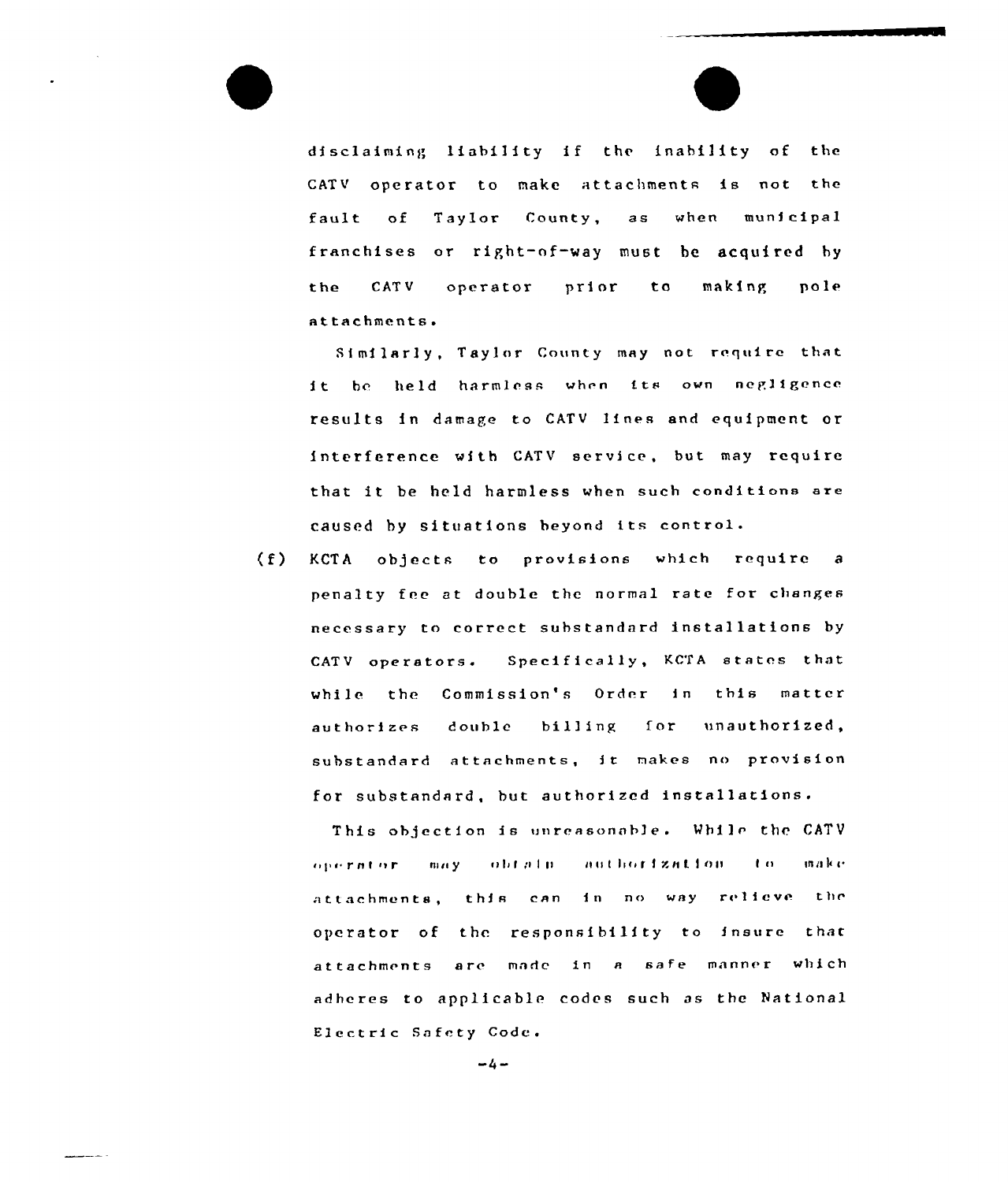- Taylor County's  $(g)$ Abandonment by the Utility: provision allowing the CATV operator  $only$ 48-hours' notice when it desires to abandon a pole is unreasonable. The CATV operator should be informed of such abandonment as  $500R$ a s possible, but in any event should have at least 30-days' notice if no other pole is available or planned to be installed by Taylor County.
- $(h)$ Abandonment by the CATV Operator: Taylor County's tariff provision requiring the CATV operator to pay rental for the then current year unreasonable. as with  $1<sub>s</sub>$ Just any other customer, the CATV operator can only be held responsible for rental for the then current month when the CATV operator abandons the pole.
- (i) Taylor County's tariff proposes that it may terminate service to the CATV operator if the bill is not paid within 20 days of the mailing date. The tariff should be amended to conform to the Commission's regulations concerning discontinuance of service to electric customers.

 $2.$ Taylor County's calculation of its annual carrying cost should be modified to exclude interest expense as this is covered by the "cost of money" component.

 $3.1$ KCTA objected to the use of an incorrect usage factor by Taylor County in determining its ground attachment rate. KCTA's objection is reasonable. Taylor County's calculation of

 $-5-$